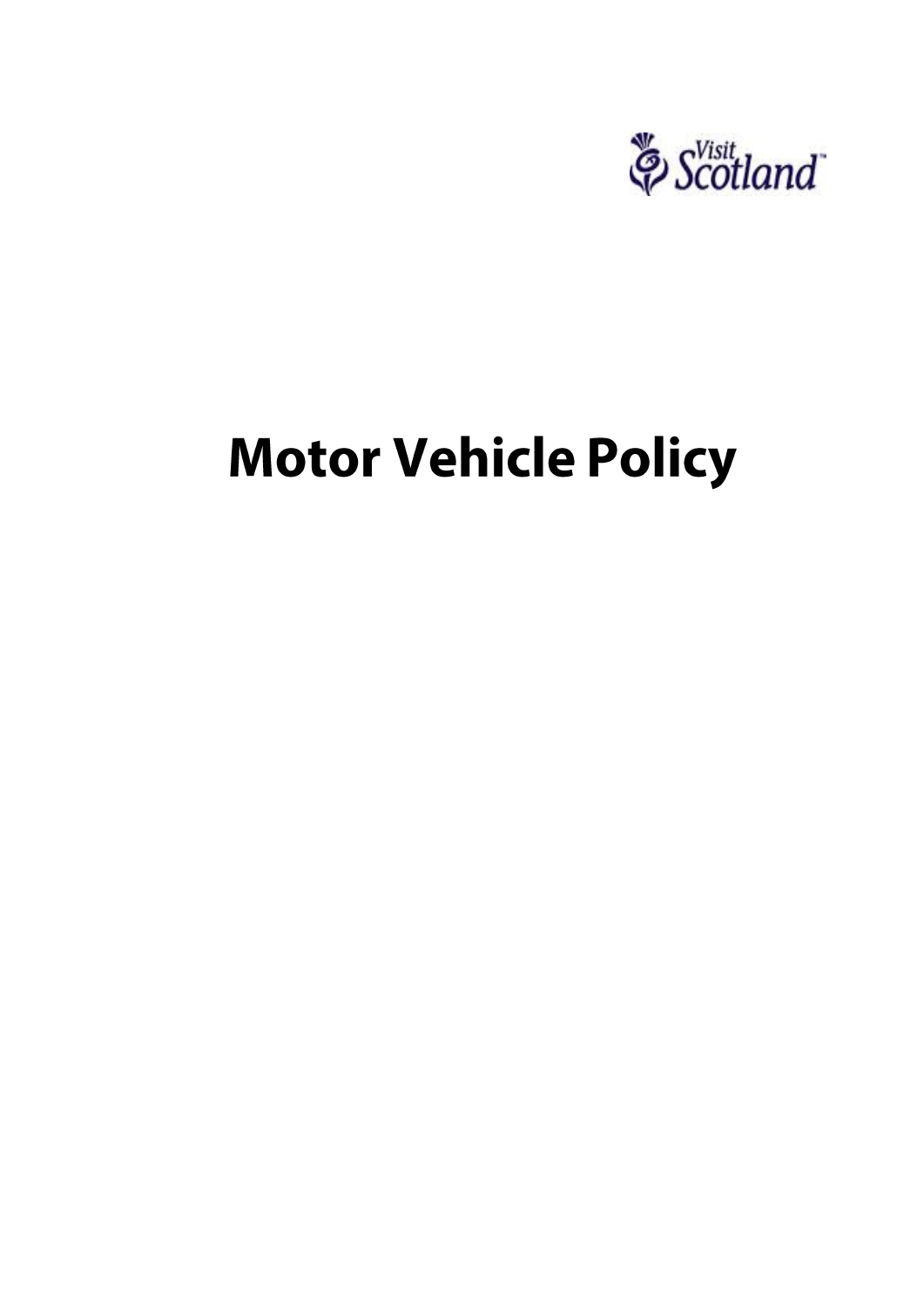#### 1.0 Purpose

The purpose of this procedure is to help ensure VisitScotland meets its obligations to protect staff and others by Managing Occupational Road Risk (MORR). The procedure is based on Scottish Government and RoSPA guidelines for managing road risk aligned with The Corporate Homicide Act 2007 and other health and safety legislation.

Employees who drive for work have a higher accident rate than the general driving population. Health and safety law applies to driving activities as well as to all work activities, so any associated risks must be effectively controlled and managed. This procedure applies whether the vehicles involved are under the control of VisitScotland, the employee or hired from another party and details what must be done to minimise the risk of injury, loss of life and damage to property from occupational road risk.

VisitScotland is committed to the continuous improvement of the management of workrelated driving by taking a pro-active, supportive approach. This should result in transferable skills and experience which can also be utilised by employees when driving outwith work.

## 2.0 Duty of Care

Corporate Homicide Act 2007 and Health & Safety Legislation

The Corporate Homicide Act 2007 makes corporate bodies liable for failures in the duty of care of employees. Based on legal opinion it is generally understood that where employees are provided with use of a lease vehicle or use their own vehicle or a hired vehicle for business, then the employer has a duty of care to ensure that the vehicle is roadworthy, appropriately insured and that the driver is fit to drive. It is the corporate body and not the individual company officers that would be prosecuted for any breaches. However, prosecutions under existing Health and Safety legislation continue to apply to employees where there has been a failure when driving, to safeguard the health and safety of themselves or others as covered under VisitScotland Health & Safety policy.

# **3.0 DEFINITIONS**

Assigned vehicles - vehicles leased either for the sole use of an employee or used as a pool vehicle.

Authorised driver - employees who have a driving licence valid in the UK, are insured for business journeys and have line management **approval**, issued on an annual basis, to drive on VisitScotland business.

**Hired vehicles** - vehicles hired under contract by VisitScotland from a vehicle hire company.

Private vehicles - vehicles that an employee runs privately.

Work related driving - driving a vehicle on VisitScotland business.

## **4.0 DETAILED RESPONSIBILITIES**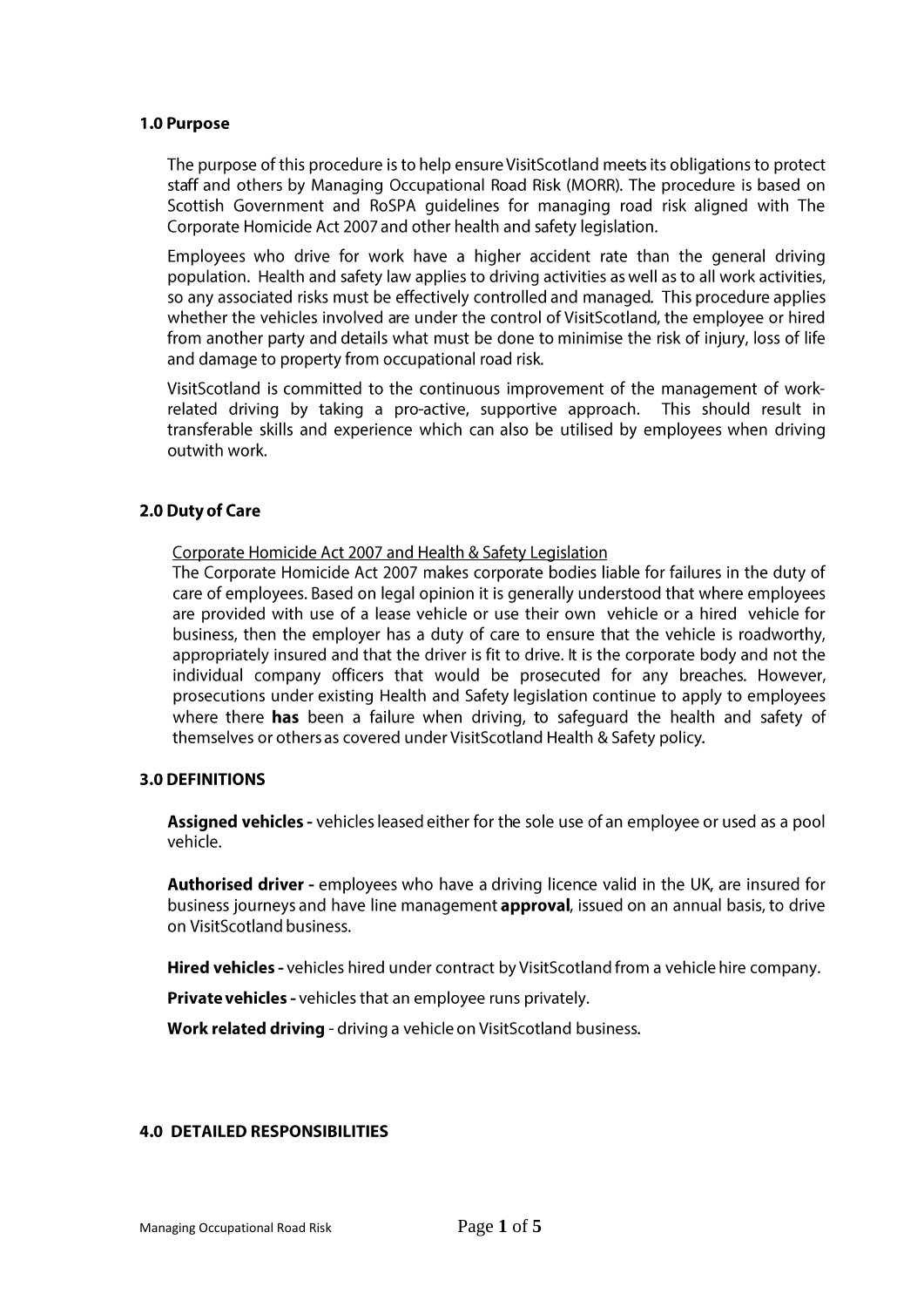Both Management and staff should use common sense in planning theirjourneysand show reasonable due care in requesting, planning and undertaking any business vehicle travel.

# 4.1 Head of Department or Nominated Deputies

Heads of Department or Nominated Deputies, i.e. the line manager who is responsible for the authorisation of business expenses, are responsible for:

- Ensuring that only Authorised Drivers are permitted to drive on VisitScotland business.  $\bullet$
- Ensuring that as part of routine journey planning risks associated with work-related  $\bullet$ driving activities are assessed
- Supporting a no-blame culture by encouraging all staff to report any accident, incident  $\bullet$ or near miss.
- Ensuring that staff undertake any relevant identified training.  $\bullet$
- Ensuring potential Authorised Drivers complete the Self Declaration Form.
- Checking completed Self Declaration Forms and querying omissions.
- Signing completed Self Declaration Forms when satisfied with content.  $\bullet$

# **4.2 Employees**

All employees who undertake work-related driving are responsible for:

- Adhering to this procedure and in particular, only undertaking work-related driving when authorised to do so.
- Ensure that to claim Travel and Subsistence expenses related to driving a private vehicle  $\bullet$ on VisitScotland business (eq Motor Mileage expenses) the employee must hold insurance which covers the use of the private vehicle on official business
- Ensuring the vehicle is roadworthy by regular checks of radiator, battery, engine oil and  $\bullet$ windscreen wash levels, windscreen wipers and tyres
- Alerting their Heads of Department or nominated deputies if any circumstances change  $\bullet$ which affect their status as an Authorised Driver;
	- e.g. loss of insurance cover or failure of MOT for Private Vehicle use.
- Alerting line managers of personal factors that may impair your driving abilities prior to  $\bullet$ undertaking work-related driving.
- Notify the HR Department of any Road Traffic offence committed, or for which  $\bullet$ judgement is pending for which the penalty may be imprisonment or disqualification from driving.
- Reporting any other concerns you have about work-related driving.  $\bullet$
- Undertaking any appropriate identified training.  $\bullet$
- Reporting all vehicle-related accidents/incidents and near misses whilst driving on  $\bullet$ VisitScotland business.
- Completing an annual Self-Declaration Form in confirmation of meeting Authorised  $\bullet$ Driver criteria.

# 4.3 The Health & Safety Manager and Facilities Executive, Health & Safety

The Health & Safety Manager and Facilities Executive, Health & Safety, are responsible for: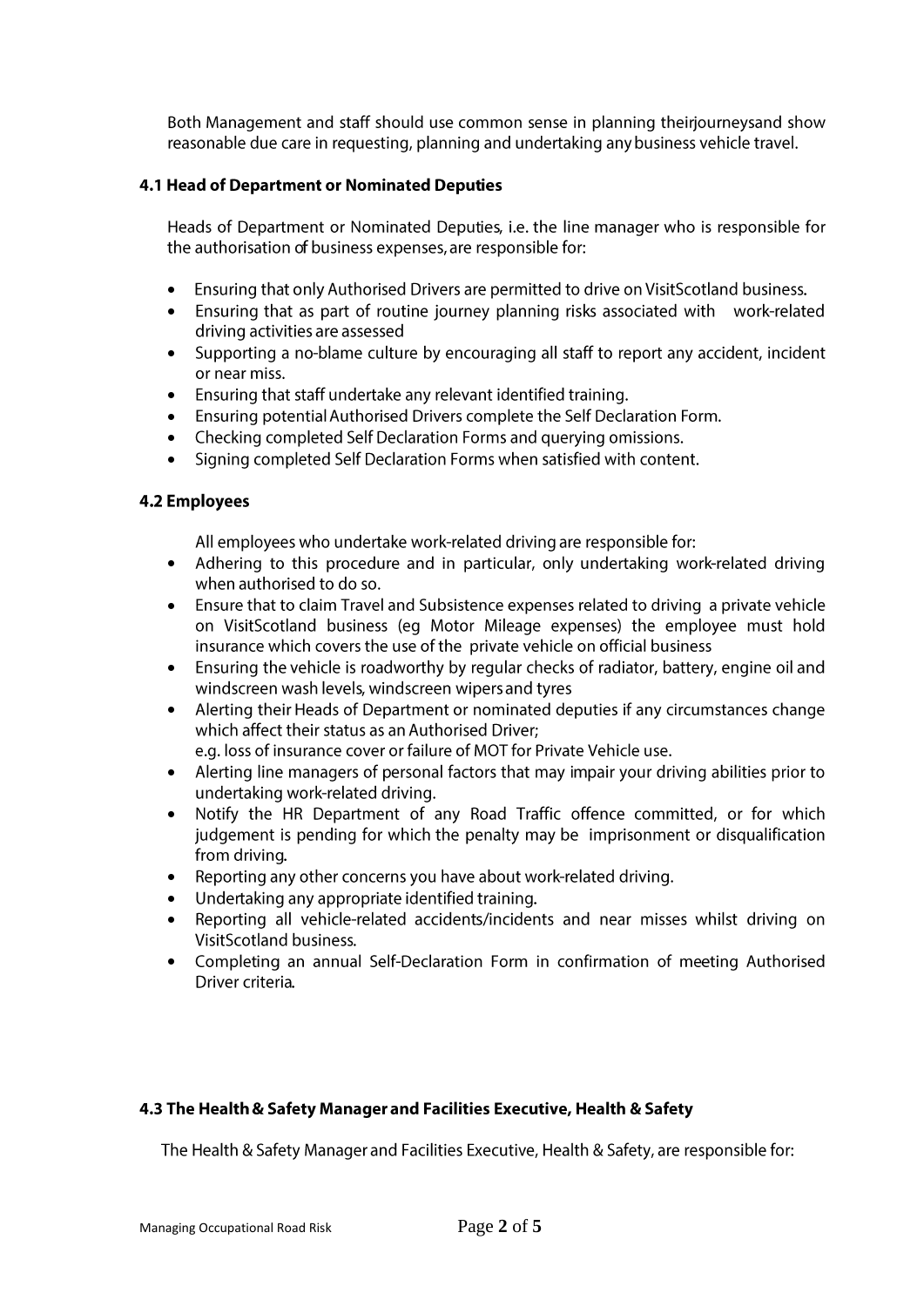- Promoting this MORR procedure by increasing staff awareness and access to training,  $\bullet$ so as to support and improve overall standards of safe driving
- Advising Heads of Department or Nominated Deputies and other employees on the  $\bullet$ implementation of the procedure.
- Reporting to the Health & Safety Committee any vehicle related accidents/incidents and  $\bullet$ near misses involving Leased, Pool, Hired or Private Vehicles.
- $\bullet$
- Developing Generic MORR Risk Assessment and assisting in the development of Detailed  $\bullet$ Risk Assessments when required.
- $\bullet$ Implementing an audit schedule to measure the VisitScotland compliance with the requirements of the MORR procedure.

## **5.0 PROCEDURE**

#### **5.1 Driver Authorisation Process**

**Step 1:-** Heads of Department or nominated deputies are required to identify potential drivers of pool, hire or private vehicles on VisitScotland business.

Step 2;- Identified drivers should complete the Self Declaration Form which requests important information regarding driving licence and insurance documents. Guidance on how to complete is contained within the form.

Step 3;- Heads of Department or nominated deputies should check that the relevant sections of the form are completed, and if satisfactory, sign off, and forward the form to Human Resources. The member of staff is now an Authorised Driver.

The Driver Authorisation process should be completed by 31<sup>st</sup> July 2012 for the period up to 31<sup>st</sup> March 2014 and thereafter is valid for one fiscal year beginning April 1<sup>st</sup> of each subsequent year.

## **5.2 Expense Submission**

The expense form for the organisation will be altered to reflect the requirements of this policy. In future when an individual signs for the private car business miles expense claim and the expense form is approved by their Line Manager they will also be stating that the person remains;

- An Authorised Driver, and
- That their data remains as that submitted in the most recent **AUTHORISED DRIVER REQUEST FORM - SELF-DECLARATION**

 $\bullet$ 

# Any employee who does not sign the expense form will be deemed not to be an Authorised Driver and will not have any business miles travel expenses paid to them. **5.3 Risk Assessment**

All forms of business travel including driving carry an element of risk to the employee and the organisation. Employees must ensure that any business travel that is being undertaken is necessary and that any risk being incurred is proportionate to the operational needs of VS.

As a general rule where no official police warning has been issued and is unlikely to be issued in relation to driving in the area where the journey in question is to be made it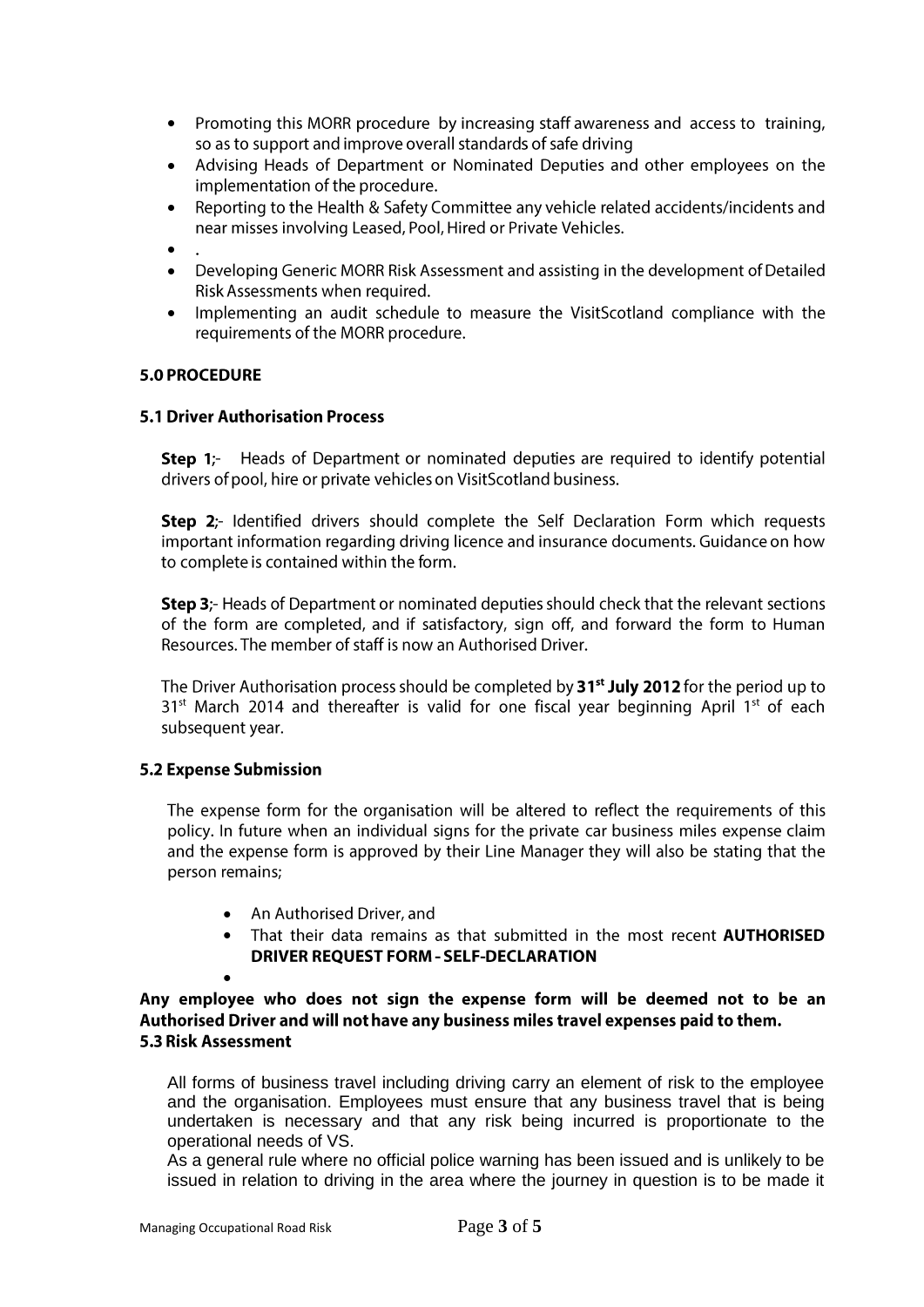can be assumed that driving on the pubic highways by an authorised driver does not pose any excessive risk to the employee or the organisation and business travel can be undertaken.

Where police warnings have been issued e.g. that essential travel only should be undertaken, then employees should seek guidance from their line manager that any proposed business travel is deemed necessary and proportionate to the perceived risks. Where line manager/HOD is not available the Employee should use their own judgement in line with the normal behaviours required of a qualified driver.

The below are referenced by RoSPA to promote Road Safety supported by the Department of Transport

- Is your journey necessary
- Speeding allow plenty of time for journey  $\bullet$
- Road Conditions sun, rain, snow be prepared  $\bullet$
- Fatigue do not drive for long periods  $\bullet$
- Use of mobile phones VisitScotand Policy does not allow
- Other distractions smoking, eating, changing CD
- Drinking and driving alcohol slows reactions  $\bullet$
- Drugs and driving even prescriptive drugs can have an effect, check them out  $\bullet$

#### **6.0 Review of Procedure**

This procedure will be kept under regular review at least bi-annually and more frequently in accordance with any change in business requirements.

#### **7.0 Document Control**

This is a controlled document amendments to be made only by the Facilities Executive, Health & Safety.

If you have any comments or amendments to make please send to; yvonne.farquharson@visitscotland.com

| <b>Version</b> | <b>Issued to</b> | <b>Issue Date</b>   |
|----------------|------------------|---------------------|
| 1.0 Draft      | H&S Committee    | 23rd September 2011 |
|                | representatives  |                     |
| 2.0 Approved   | Organisation     | June 2012           |
|                |                  |                     |
|                |                  |                     |
|                |                  |                     |
|                |                  |                     |